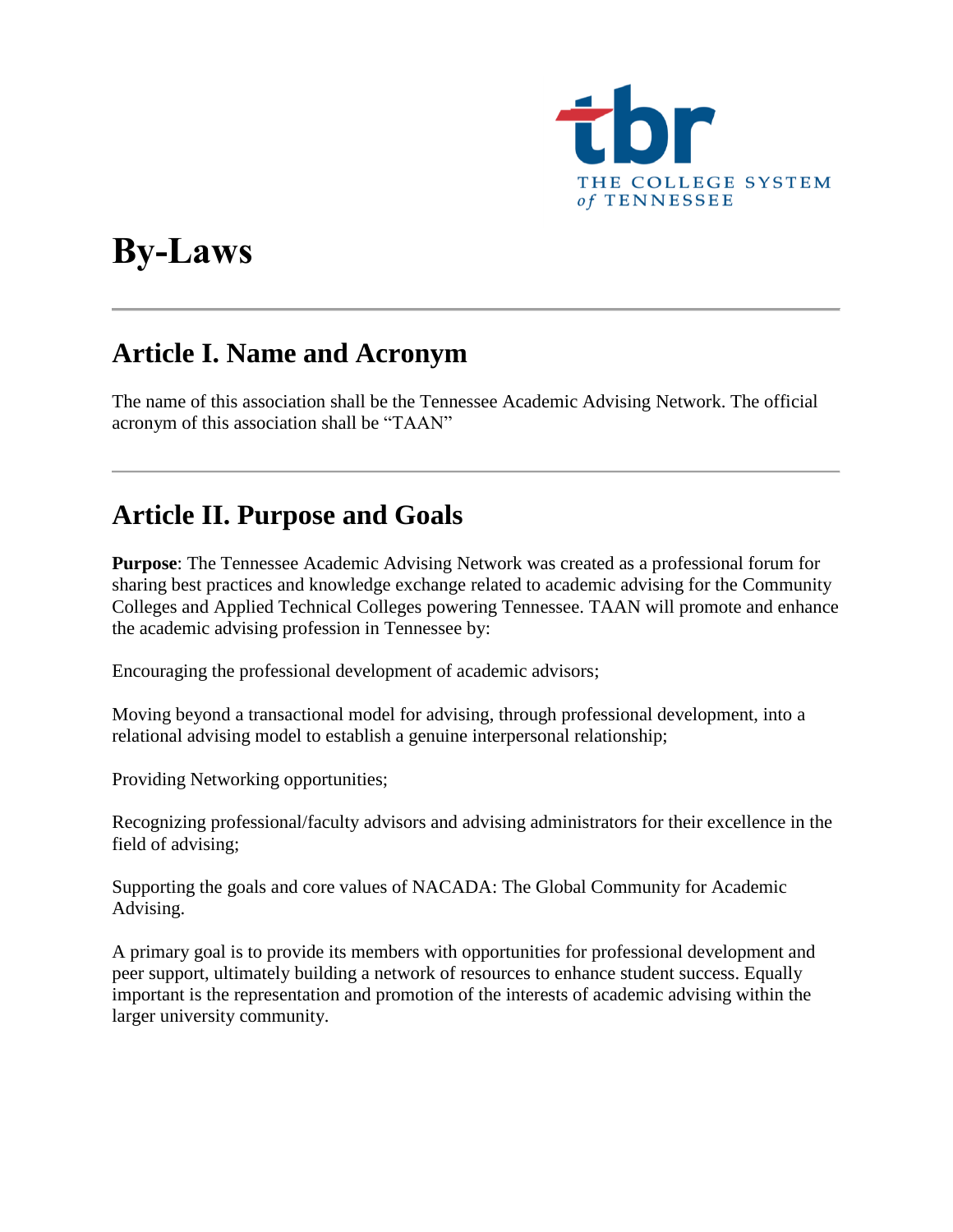

Objectives:

- 1. To foster an environment that supports academic advising as a teaching/learning relationship between students and advisors,
- 2. To promote collaboration across university advising programs, and
- 3. To provide advisor development programs for those engaged in academic advising.

## **Article III. Association with the National Academic Advising Association (NACADA)**

TennACADA is associated with the National Academic Advising Association (NACADA) and supports the goals and programs of NACADA.

# **Article IV. Membership**

Section 1. The membership and opportunities for leadership shall be open to all individuals and there shall be no discrimination for reasons of religion, age, race or ethnicity, color, sex, marital status, national origin, disability, or sexual orientation.

Section 2. Membership

- 1. Eligibility: Active memberships shall be open to faculty members, administrators, counselors, and staff at UT whose interests are in the area of academic advising.
- 2. Procedure: An eligible individual shall become a regular member upon enrollment in the records of TennACADA.
- 3. Rights: All members shall be eligible to vote, hold office, and attend meetings of TennACADA and are entitled to the services and benefits provided by TennACADA.

### **Article V. Meetings of Membership**

Section 1. The membership shall meet at scheduled times as determined by the calendar devised by the Executive Committee. The calendar year shall run from August to July. Special interest meetings of the membership shall be held with the approval of the Executive Committee.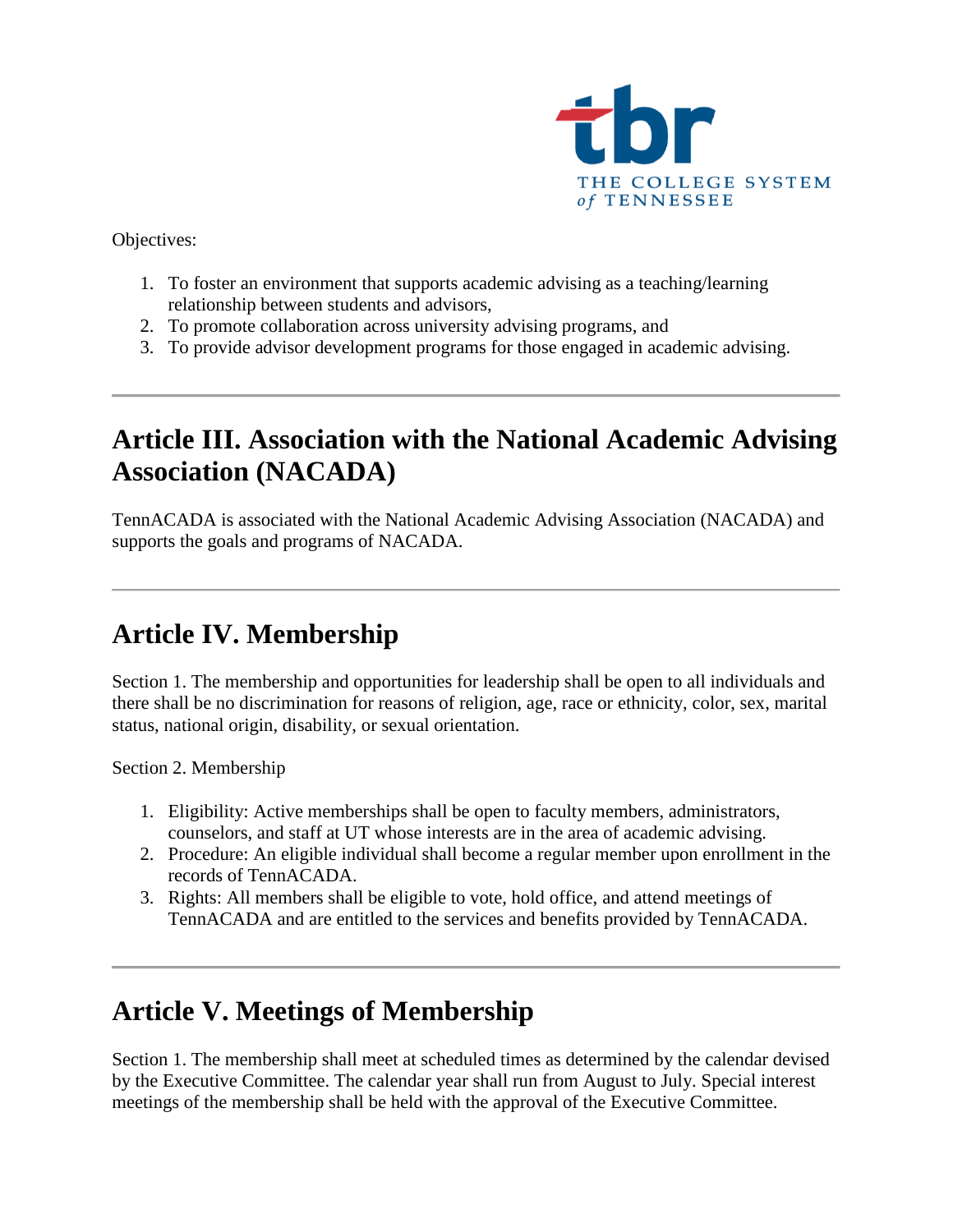

Section 2. The Executive Committee is responsible for the preparation of the agenda. Individual members shall submit agenda items to the Executive Committee in advance of the meeting.

### **Section VI. Officers**

Section 1. The officers of the association shall consist of a president, a vice president/program chair, a secretary, and a communications coordinator.

Section 2. Executive Committee

The Executive Committee of TennACADA shall be comprised of the president, vice president/program chair, secretary, and communications coordinator. Any of these positions may be shared by no more than two active members, if they so choose to run as a team. These officers shall be elected by a simple majority of the votes cast by ballot or proxy vote. A member may not hold the same office for more than three years consecutively. The chair of the Executive Committee shall be the president of TennACADA. The term for each office is one year.

- 1. President—The president shall preside at all meetings of the association and of the Executive Committee. The president is generally responsible for overseeing all of the association's activities. The president may call special meetings of the Executive Committee.
- 2. Vice president/Program Chair—The vice president shall perform the duties and responsibilities of the president in his or her absence and when so acting shall exercise the powers of the president. The vice president serves as program chair for the association and coordinates all activities relating to programs approved by the Executive Committee.
- 3. Secretary—The secretary records and posts minutes of each meeting and carries on correspondence as necessary with the membership and others. The secretary serves on the Nominations Committee.
- 4. Communications Coordinator—The communications coordinator is responsible for maintaining the membership distribution list, marketing/advertisement and the association's website.
- 5. Member at large- The member at large represents the interests of the general membership, specifically related to concerns outside of the executive committee.

### **Section III. Nominations**

The Nominations Committee oversees nominations for, and election of association officers. The Nominations Committee will solicit nominations from the TennACADA membership for officer positions listed in Article VI. If there are no nominations for one or more positions, the